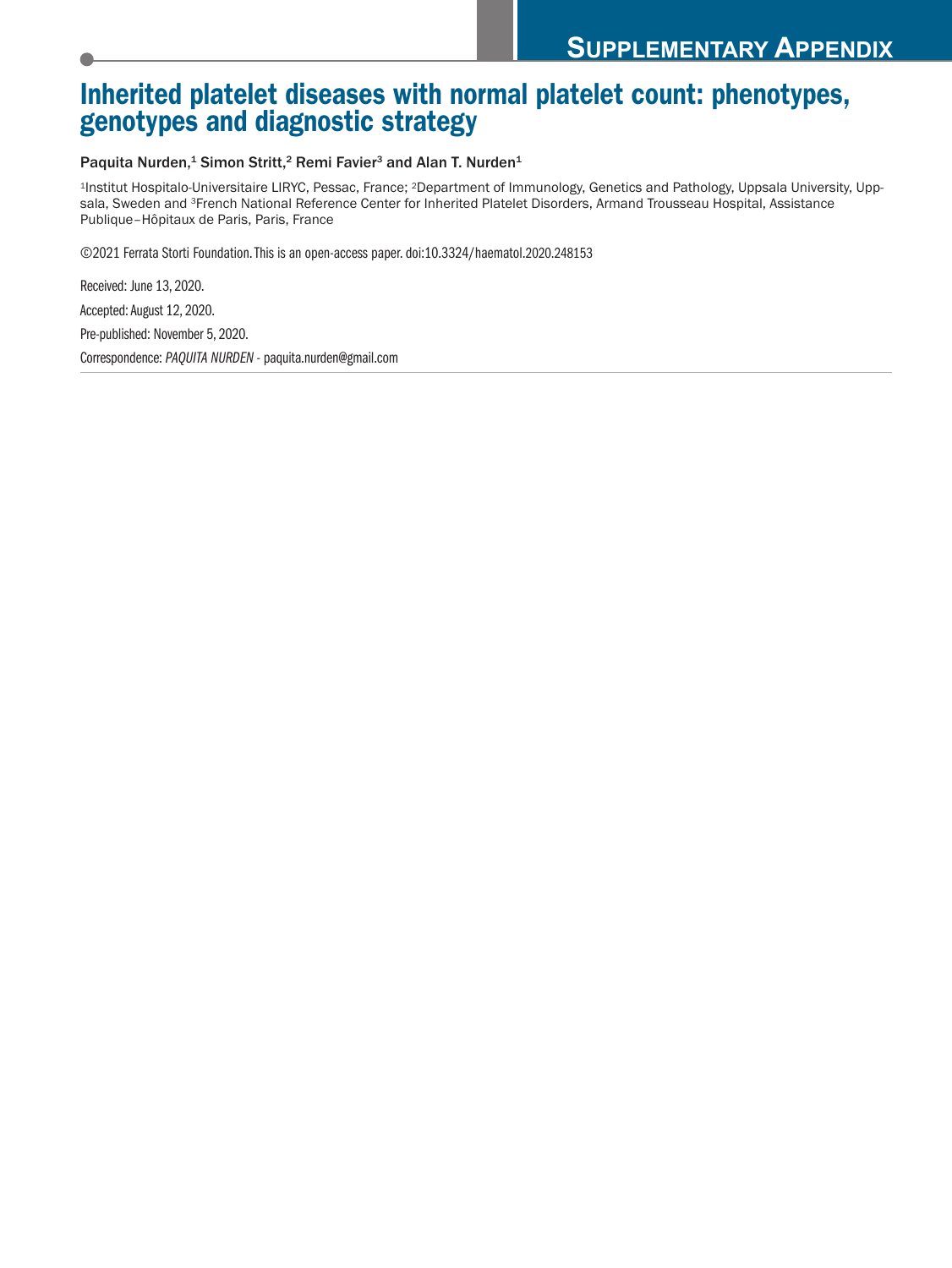Supplemental Table I: Inherited thrombocytopenia associated with function defects and/or granule abnormalities

| Disease, (protein)                                                                   | Platelet<br>volume | Gene, transmission                                                       | <b>Function defects</b>                                                                                             | $\alpha$ - and/or dense granules                                                         | References |
|--------------------------------------------------------------------------------------|--------------------|--------------------------------------------------------------------------|---------------------------------------------------------------------------------------------------------------------|------------------------------------------------------------------------------------------|------------|
| Bernard-Soulier syndrome<br>$(GPIb-IX-V)$                                            | <b>MTP</b>         | GPIBA, GPIBB, GP9<br>AR (biallelic)                                      | Defect of platelet adhesion to<br>VWF. Decreased aggregation<br>with thrombin                                       | Normal                                                                                   | 1          |
| Glanzman thrombasthenia -<br>like syndrome with MTP<br>$(\alpha \text{IIb} \beta 3)$ | <b>MTP</b>         | ITGA2B, ITGB3<br>AD (monoallelic)                                        | Decreased aggregation                                                                                               | Sometimes giant $\alpha$ -granules                                                       | $2 - 3$    |
| <b>FLNA-RD</b><br>(FLNA1 - filamin A)                                                | <b>MTP</b>         | <b>FLNA</b><br>X-linked                                                  | Loss-of-function but rare cases<br>with gain-of-function<br>mutations Adhesion and<br>aggregation to collagen       | Presence of giant $\alpha$ -granules                                                     | $4 - 5$    |
| Paris-Trousseau syndrome<br>(FLI1 with ETS-binding<br>domain)                        | <b>MTP</b>         | <b>FLI1</b><br>AD with hemizygosity for<br>deletions at 11q23.3ter or AR | Platelet aggregation and<br>secretion reduced for<br>homozygous defect                                              | Giant fused $\alpha$ -granules                                                           | $6 - 7$    |
| GATA1<br>(gene repressor; in complex<br>with FOG)                                    | <b>MTP</b>         | <b>GATA1</b><br>X-linked.                                                | Reduced function to ristocetin<br>and/or collagen. Heterogeneity<br>between patients                                | Absence of $\alpha$ -granules and/or<br>dense granules<br>Heterogeneity between patients | 8          |
| GFI1B<br>(gene repressor)                                                            | <b>MTP</b>         | GFIB<br>AD                                                               | Reduced function<br>Much heterogeneity between<br>patients                                                          | Absence of $\alpha$ -granules and/or<br>dense granules<br>Variability between patients   | 9          |
| RUNX1.<br>(Runt family member)                                                       | Normal             | <b>RUNX1</b><br>AD                                                       | Decreased aggregation in<br>response to AA, epinephrine<br>and collagen, absent second<br>wave ADP                  | Dense granule and signaling<br>defects                                                   | 10         |
| ETV6,<br>(ETS family member; TEL<br>oncogene)                                        | Normal             | ETV6<br>AD                                                               | Abnormal platelet spreading<br>on Fg surfaces and abnormal<br>clot retraction, inconsistent<br>abnormal aggregation | Normal                                                                                   | 11         |
| IKZF5                                                                                | Normal             | IKZF5(PEGASUS gene)<br>AD                                                | Inconstant defect of<br>aggregation                                                                                 | Fewer $\alpha$ - and dense granules.                                                     | 12         |
| Gray platelet syndrome<br>(NBEAL2)                                                   | <b>MTP</b>         | NBEAL2<br><b>AR</b>                                                      | Variably decreased responses<br>to collagen and thrombin                                                            | Lack of $\alpha$ -granules.                                                              | 13,14      |
| Wiskott-Aldrich syndrome,<br>(WASp, an adaptor and<br>signaling protein)             | Small<br>platelets | <b>WAS</b><br>X-linked                                                   | Decreased aggregation in<br>response to AA, epinephrine<br>and collagen, absence second<br>wave ADP                 | Possibly fewer granules                                                                  | 15         |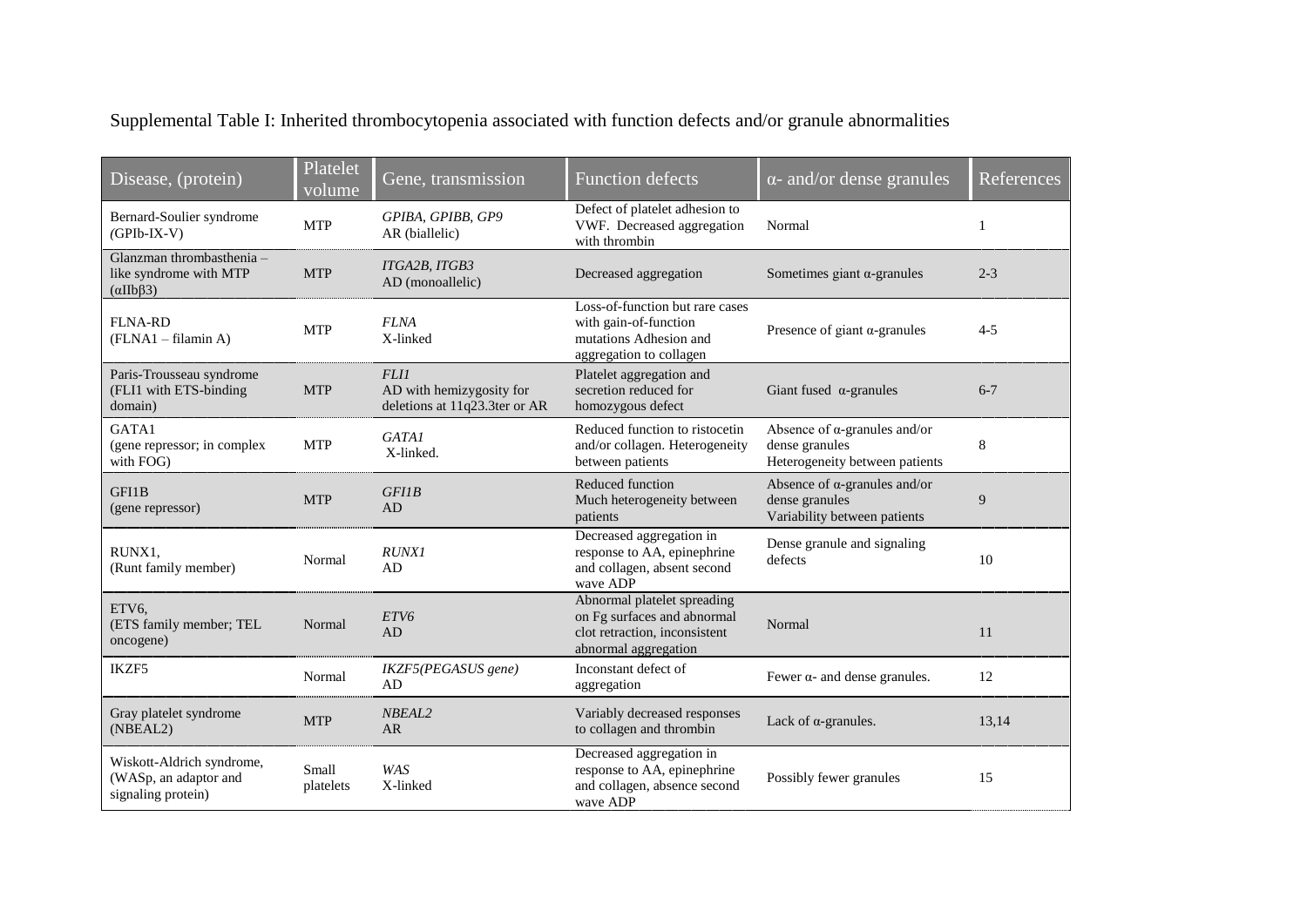| (PTPRJ or CD148, a tyrosine)<br>phosphatase)                      | Small<br>platelets | <b>PTPRJ</b><br><b>AR</b>                                                                               | Decreased aggregation to<br>collagen and to a lesser extent,<br>TRAP. Impaired secretion. | No reports                            | 16 |
|-------------------------------------------------------------------|--------------------|---------------------------------------------------------------------------------------------------------|-------------------------------------------------------------------------------------------|---------------------------------------|----|
| (Src, a tyrosine kinase)                                          | <b>MTP</b>         | SRC -gain-of-function<br>missense mutation leading to<br>upregulated tyrosine kinase<br>activity.<br>AD | Delayed aggregation with<br>collagen. Variable other<br>defects                           | Possibly decreased $\alpha$ -granules | 17 |
| CARST.<br>(ADAP or SLAP-130, an<br>adaptor protein)               | Small<br>platelets | <b>FYB</b><br>AR                                                                                        | Increased basal expression of<br>P-selectin and reduced<br>activation. Decreased adhesion | No reports                            | 18 |
| (G6b-B, regulator of platelet)<br>activation)                     | <b>MTP</b>         | G6B (MPIG6B<br>AR                                                                                       | Normal or minor aggregation<br>defects. Normal adhesion                                   | No reports                            | 19 |
| SLFN14<br>(endoribonuclease)                                      | <b>MTP</b>         | SLFN14<br>AD                                                                                            | Decreased aggregation and<br>secretion with ADP, collagen,<br>TRAP, but normal with AA    | Reduced $\alpha$ - and dense granules | 20 |
| Stormorken or York platelet<br>syndrome<br>$(STIM1; Ca2+-sensor)$ | <b>MTP</b>         | <b>STIM1</b><br>AD                                                                                      | Reduced thrombus formation,<br>Abnormal PS expression and<br>thrombin generation          | No reports                            | 21 |
| (Protein kinase A catalytic<br>subunit)                           | <b>MTP</b>         | <b>PRKACG</b><br><b>AR</b>                                                                              | Defect of platelet activation                                                             | No reports                            | 22 |
| THC <sub>2</sub><br>(ANKRD26)                                     | Normal<br>volume   | ANKRD26<br>AD                                                                                           | Limited defects                                                                           | Reduced platelet $\alpha$ -granules   | 23 |

RD, related-disease; AR, autosomal recessive; AD, autosomal dominant; MTP, macrothrombocytopenia; ADP, adenosine diphosphate; CARST, congenital autosomal recessive small platelet thrombocytopenia; AA, arachidonic acid; TRAP, thrombin receptor activating peptide.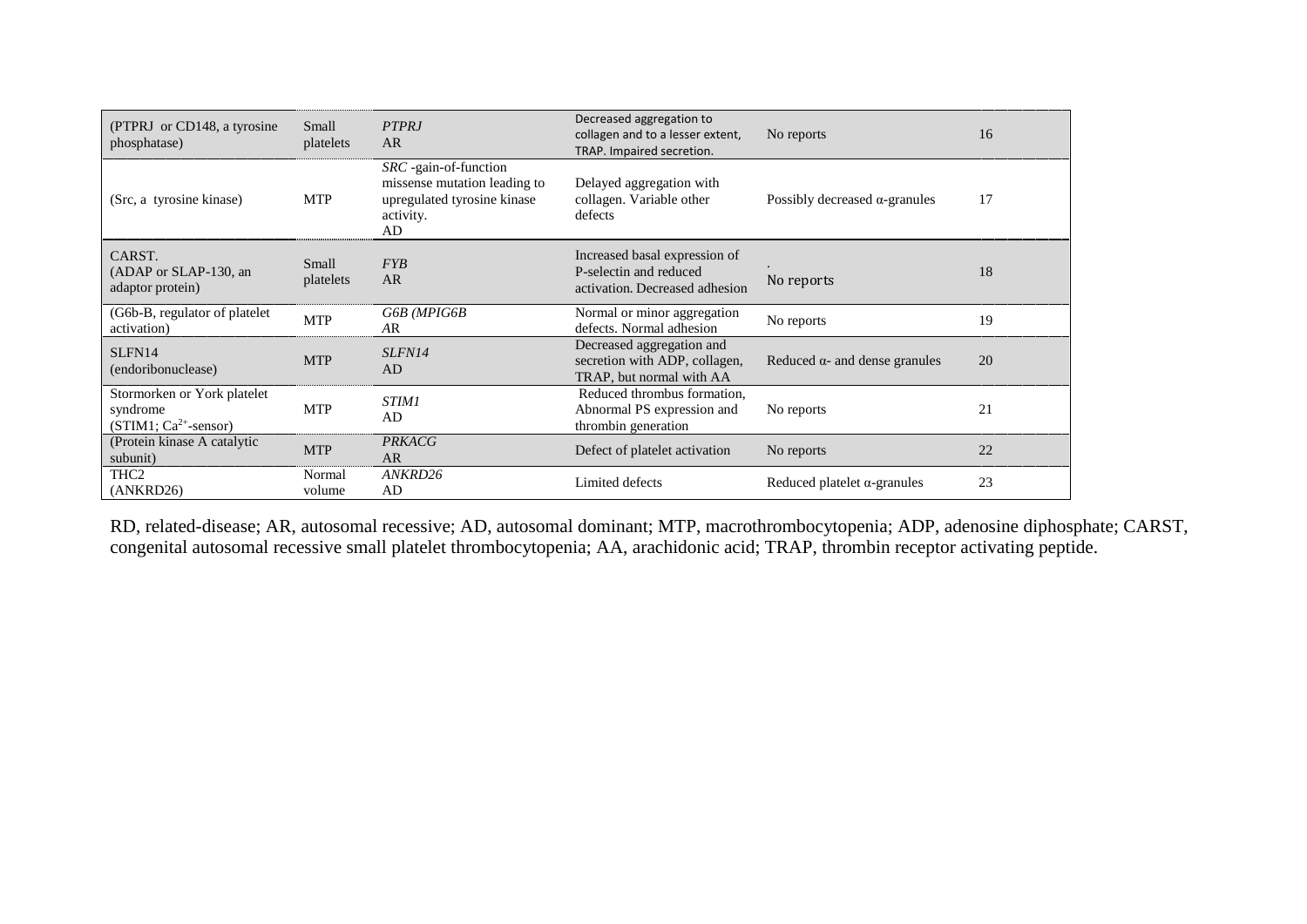## **References**

- 1. Andrews RK, Berndt MC. [Bernard-Soulier syndrome: an update.](https://pubmed-ncbi-nlm-nih-gov.proxy.insermbiblio.inist.fr/23929303/?from_term=BERNARD+SOULIER+SYNDROME+DEFECT+OF+ADHESIVITY+REVIEW&from_sort=date&from_pos=4) Semin Thromb Hemost 2013;39(6):656-62.
- 2. Nurden P, Bordet JC, Pillois X, Nurden AT. An intracytoplasmic β3 Leu718 deletion in a patient with a novel platelet phenotype. Blood Adv 2017;1(8):494-499.
- 3. Favier M, Bordet JC, Favier R, et al. [Mutations of the integrin αIIb/β3 intracytoplasmic salt bridge cause macrothrombocytopenia and](https://pubmed-ncbi-nlm-nih-gov.proxy.insermbiblio.inist.fr/29090484/?from_term=FAVIER+M+NURDEN+P&from_sort=date&from_pos=2)  [enlarged platelet α-granules. A](https://pubmed-ncbi-nlm-nih-gov.proxy.insermbiblio.inist.fr/29090484/?from_term=FAVIER+M+NURDEN+P&from_sort=date&from_pos=2)m J Hematol 2018;93(2):195-204.
- 4. Nurden P, Debili N, Coupry I, et al. Thrombocytopenia resulting from mutations in filamin A can be expressed as an isolated syndrome. Blood 2011;118(22):5928-5937.
- 5. Berrou E, Adam F, Lebret M, et al. [Gain-of-Function Mutation in Filamin A Potentiates Platelet Integrin α](https://pubmed-ncbi-nlm-nih-gov.proxy.insermbiblio.inist.fr/28428218/?from_term=berrou+e+nurden+p+flna&from_sort=date&from_pos=1)<sub>IIb</sub>β<sub>3</sub> Activation. Arterioscler Thromb Vasc Biol 2017;37(6):1087-1097.
- 6. Favier R, Raslova H. Progress in understanding the diagnosis and molecular genetics of macrothrombocytopenias. Br J Haematol 2015; 170(5):626-639.
- 7. Stevenson WS, Rabbolini DJ, Beutler L, et al. Paris-Trousseau thrombocytopenia is phenocopied by the autosomal recessive inheritance of a DNA-binding domain mutation in FLI1. Blood 2015;126(17):2027-2030
- 8. Nichols KE, Crispino JD, Poncz M, et al. Familial dyserythropoietic anaemia and thrombocytopenia due to an inherited mutation in GATA1. Nat Genet 2000;24:266-270.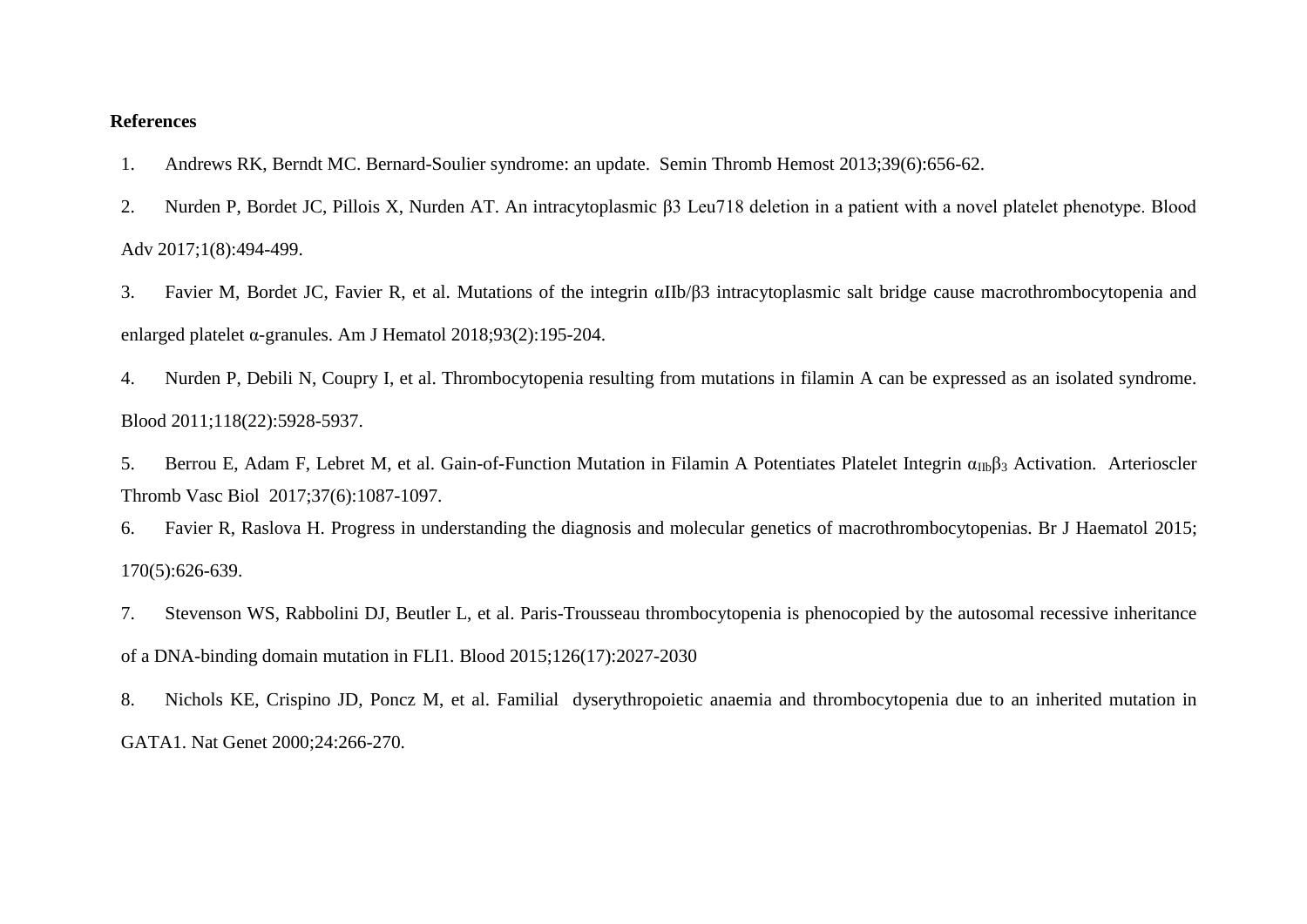9. Van Oorschott R, Marneth AE, Bergevoet SM, et al. Inherited missense variants that affect GFI1B function do not necessarily cause bleeding diatheses. Haematologica 2019;104(6):e260-e264.

10. Morgan NV, Daly M. Gene of the issue: RUNX1 mutations and inherited bleeding. Platelets 2017;28(2):208-210.

11. [Di Paola](https://pubmed-ncbi-nlm-nih-gov.proxy.insermbiblio.inist.fr/?sort=date&term=Di+Paola+J&cauthor_id=31248877) J, [Porter](https://pubmed-ncbi-nlm-nih-gov.proxy.insermbiblio.inist.fr/?sort=date&term=Porter+CC&cauthor_id=31248877) CC. ETV6-related Thrombocytopenia and Leukemia Predisposition Blood 2019 ;134(8):663-667.

12. Lentaigne C, Greene D, Sivapalaratnam S, et al. Germline [mutations in the transcription factor IKZF5 cause thrombocytopenia. B](https://pubmed-ncbi-nlm-nih-gov.proxy.insermbiblio.inist.fr/31217188/?from_term=ikzf5&from_pos=1)lood 2019;134(23):2070-2081.

13. Nurden P, Jandrot-Perrus M, Combrié R, et al. [Severe deficiency of glycoprotein VI in a patient with gray platelet syndrome.](https://pubmed-ncbi-nlm-nih-gov.proxy.insermbiblio.inist.fr/15010364/?from_term=nurden+gray+syndrome&from_sort=date&from_page=2&from_pos=8) Blood 2004;104(1):107-114.

14. Chen CH, Lo RW, Urban D, Pluthero FG, Kahr WH. α-granule biogenesis: from disease to discovery. Platelets 2017; 28(2):147-154.

15. Mahlaoui N, Pellier I, Mignot C, et al. Characteristics and outcome of early-onset, severe forms of Wiskott-Aldrich syndrome. Blood 2013;121(9): 1510-1516.

16. Marconi C, Di Buduo CA, LeVine K, et al. Loss-of-function mutations in PTPRJ cause a new form of inherited thrombocytopenia. Blood 2019;133(12):1346-1357.

17. Turro E, Greene D, Wijgaerts A, et al. A dominant gain-of-function in universal tyrosine kinase SRC causes thrombocytopenia, myelofibrosis, bleeding and bone pathologies. Sci Transl Med 2016;8(328):328ra30.